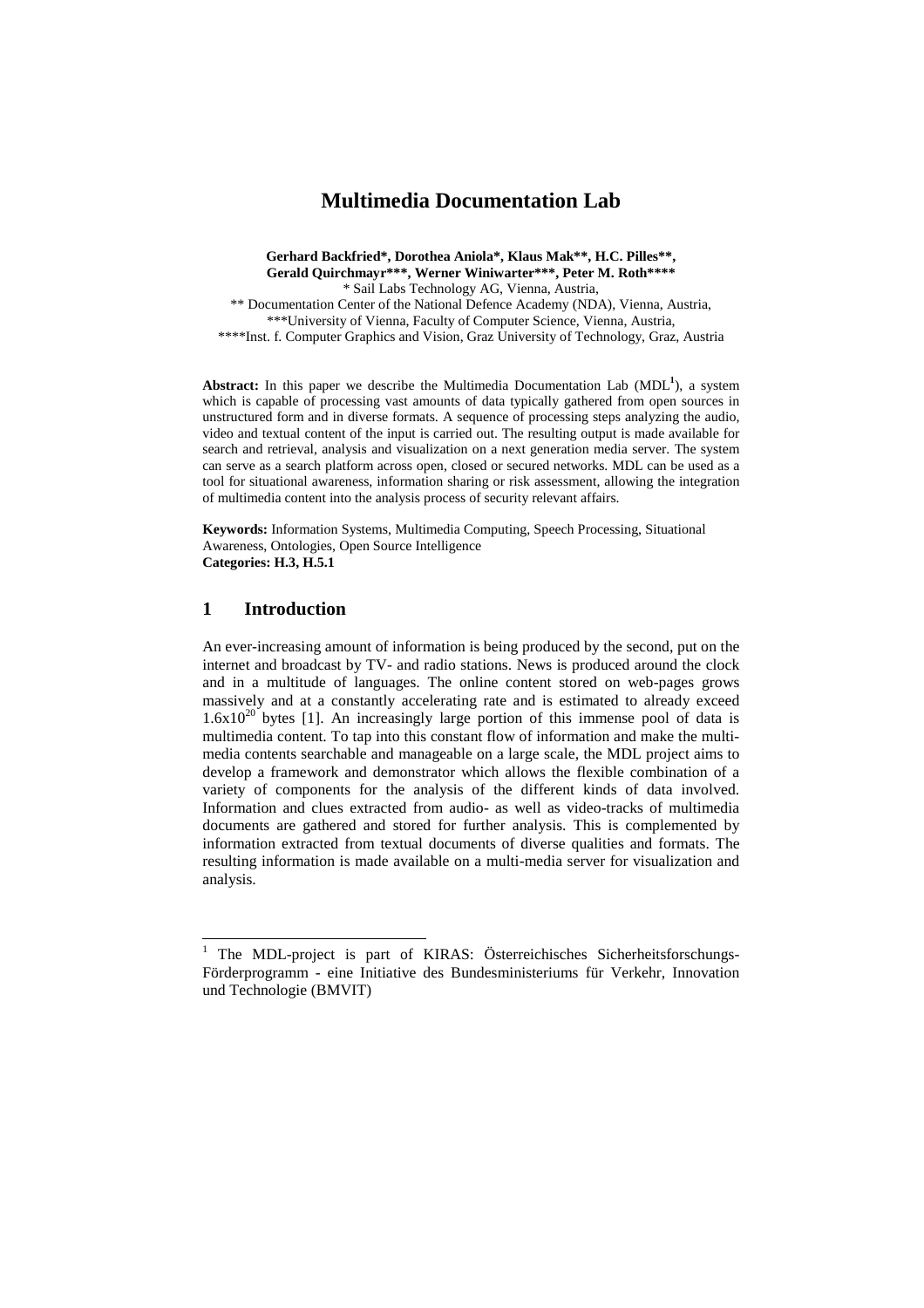## **2 Project Scope and Aim**

Whereas in the past textual content was the primary source for the extraction and gathering of intelligence in the area of situational awareness, the analysis of multimedia content has been receiving increased attention over the last few years. Information presented on national as well as international multimedia sources complement and extend the information from traditional media; together they form a broad basis for long-term trend analyses and situational awareness, e.g., for conflict and crisis situations. The scope of the MDL system (and project) thus is to allow for the integration of such multi-media content into the existing infrastructure. Content is gathered in a variety of languages and from sources spanning the globe in real-time to allow for short response intervals in crisis situations. Analysis of audio- as well as video-data complements the already existing analysis of textual data. In the process, ontologies serve as the central hub to streamline concepts used by the processing of the different modalities. The goal of the MDL project is to create a demonstrator which will comprise all the mentioned technologies and components and also provide interfaces to the existing infrastructure, allowing for integration into existing workflows.

## **3 System Description**

MDL consists of a set of technologies packaged into components and models, combined into a single system for end-to-end deployment. Together with the components, a number of toolkits are delivered to allow end-users to update, extend and refine models and be able to respond flexibly to a changing environment.

Data enters the system via so-called *Feeders* and then runs through a series of processing steps. Multimedia data is split into an audio- and video-processing track. For audio-data, the processing steps include audio-segmentation, speakeridentification (SID), language-identification (LID), large vocabulary, automatic speech-recognition (ASR) as well as named-entity-detection (NED) and topicdetection (TD). For video-data, the processing comprises scene-detection, key-frame extraction as well as the detection and identification of faces and maps. Textual data is processed by normalization steps before undergoing NED and TD processing.

The resulting documents (in a proprietary XML format or MPEG7) of the individual tracks are fused at the end of processing (*late-fusion*). The XML-files are uploaded, together with a compressed version of the original media files, onto the Media Mining Server (MMS), where they are made available for search and retrieval.

The overall architecture of the MDL System is a server-client one and allows for deployment of the different components on multiple computers and platforms (not all components are multi-platform). Several Feeders, Indexers and Servers (also called Media Mining Feeder, -Indexer and -Server resp.) may be combined to form a complete system. Fig. 1 provides an overview of the components of the MDL System and their interaction.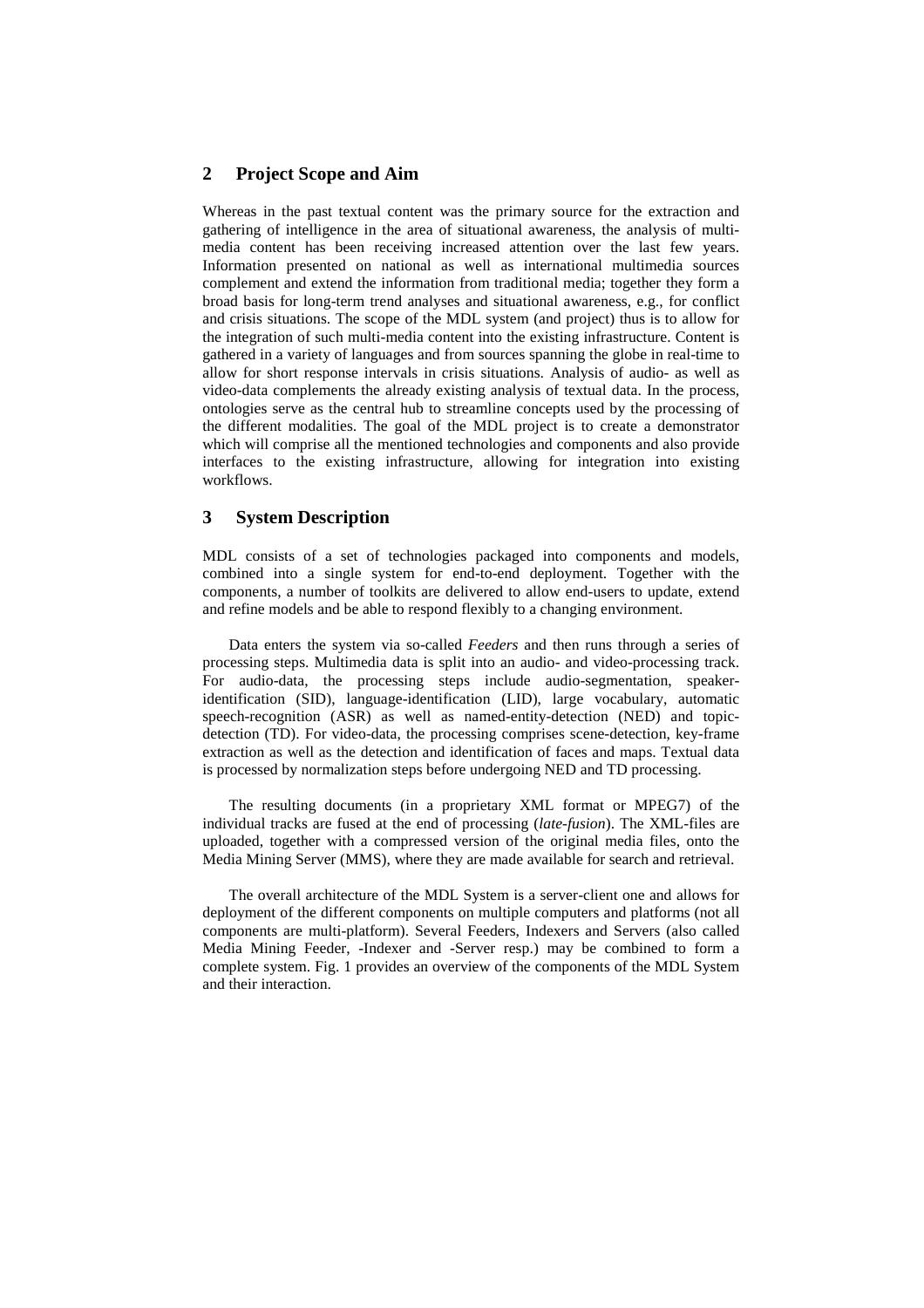

*Fig 1. Architecture of the MDL System* 

## **3.1 Feeders**

The feeders represent the input interface of the MDL System to the outside world. For audio or mixed audio/video input a variety of formats can be imported from external sources and processed by subsequent components. To handle textual input, such as data coming from Web-Pages, e-mails or blogs, separate feeders exist which extract the data from these sources and pass it on to the text processing components.

## **3.2 Multimedia Feeder**

This feeder is based on the Microsoft DirectShow framework and handles a variety of different input sources and formats. Re-encoding is performed to provide Windows Media output files which are uploaded to the Media Mining Server (MMS) for storage and retrieval. The audio channel is passed on to the Media Mining Indexer (MMI) for processing. The video-channel is processed by a series of visual processing components.

## **3.3 Text Feeder**

Text Feeders are specialized feeders which extract textual information from specific sources and pass their results on to the Media Mining Indexer. Two examples of such feeders are the Web-Collector and the e-mail-Collector which are used to gather and process data from internet sources such as web-pages, news-feeds or e-mail-accounts, respectively. The resulting text is cleaned and tokenized before being passed on to the text-processing components.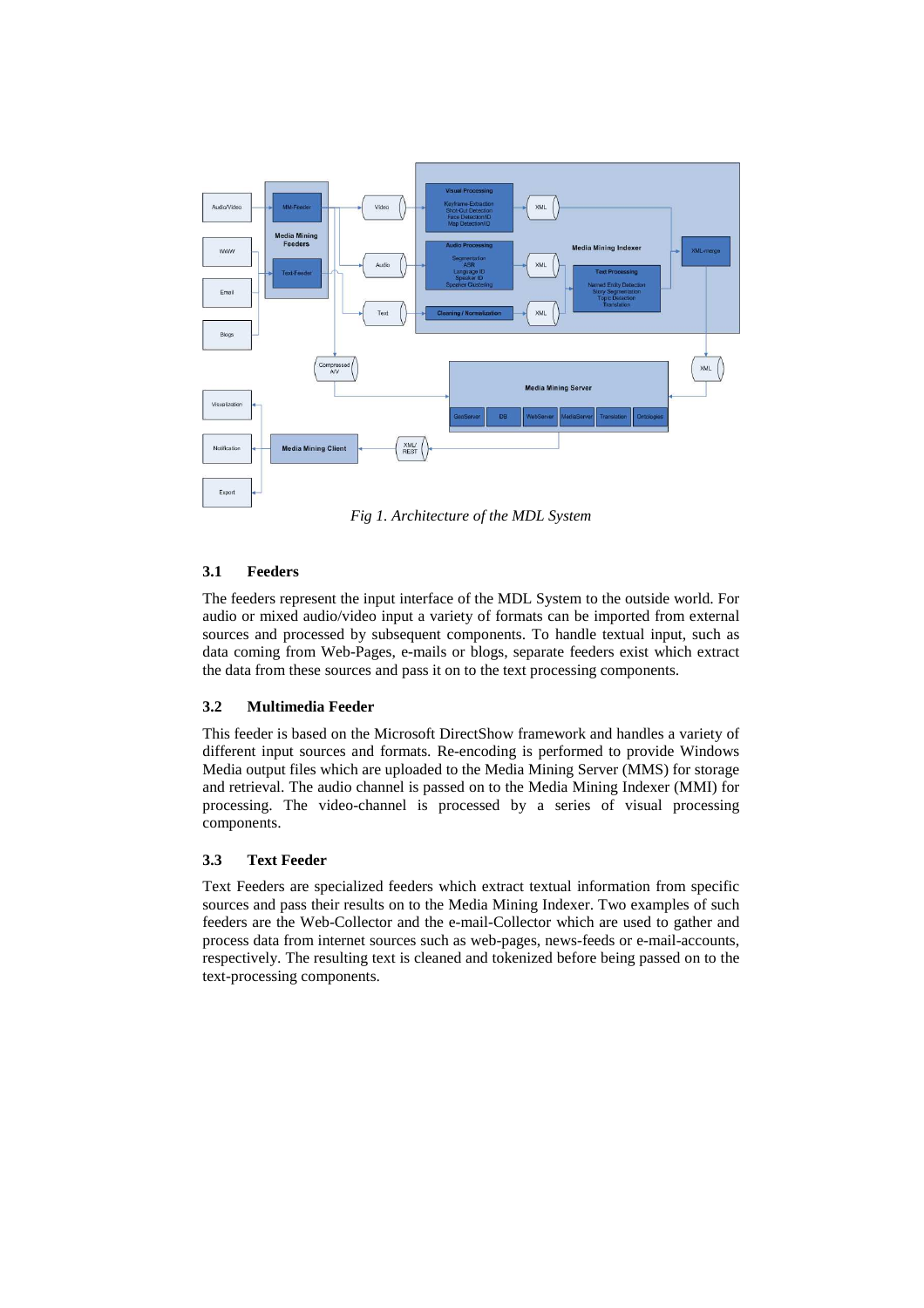#### **3.4 Media Mining Indexer (MMI)**

The MMI forms the core for the processing of audio and text within the MDL system. It consists of a set of technologies, packaged as components, which perform a variety of analyses on the audio and textual content. Processing results are combined by enriching structures in an XML document. Facilities for processing a number of natural languages exist for the components of the MMI, e.g., ASR is available for more than a dozen languages already. A new set of models for Mandarin Chinese is being developed within the MDL project.

#### **3.4.1 Segmentation**

After having been converted to the appropriate format by the feeder, the audio signal is processed and segmented for further analysis. Normalization and conversion techniques are applied to the audio stream which is partitioned into homogeneous segments. Segmentation uses models based on general sounds of language as well as non-language-sounds to determine the most appropriate segmentation point [4]. The content of a segment is analyzed with regard to the proportion of speech contained, and only segments classified as containing a sufficient amount of speech are passed on to the ASR component.

#### **3.4.2 Speaker Identification (SID)**

SID is applied to the segments produced by the segmentation step using a set of predefined target models. These models typically comprise a set of persons of public interest. In case a speaker's identity cannot be determined, the SID system tries to identify the speaker's gender. Data of the same speaker is clustered and labelled with a unique identifier [3].

## **3.4.3 Automatic Speech Recognition (ASR)**

The Sail Labs speech recognition engine is designed for large-vocabulary, speakerindependent, multi-lingual, real-time decoding of continuous speech. Recognition is performed in a multi-pass manner, each phase employing more elaborate and finergrained models refining intermediate results, until the final recognition result is produced [5]. Subsequently, text-normalization as well as language-dependent processing (e.g., handling compound-words for German [2]) is applied to yield the final decoding result in a proprietary XML format. The recognizer employs a timesynchronous, multi-stage search using Gaussian tied mixture-models, context dependent models of phonemes and word- as well as (sub-) word based n-gram models. The engine per se is language independent and can be run with a variety of models created for different choices of language and bandwidth.

## **3.4.4 Language Identification (LID)**

Language identification on audio data is used to determine the language of an audiodocument in order to allow processing of data using a particular set of speechrecognition models. Textual analysis of language is used to classify text before passing it on to the text-pre-processing components or to the LMT.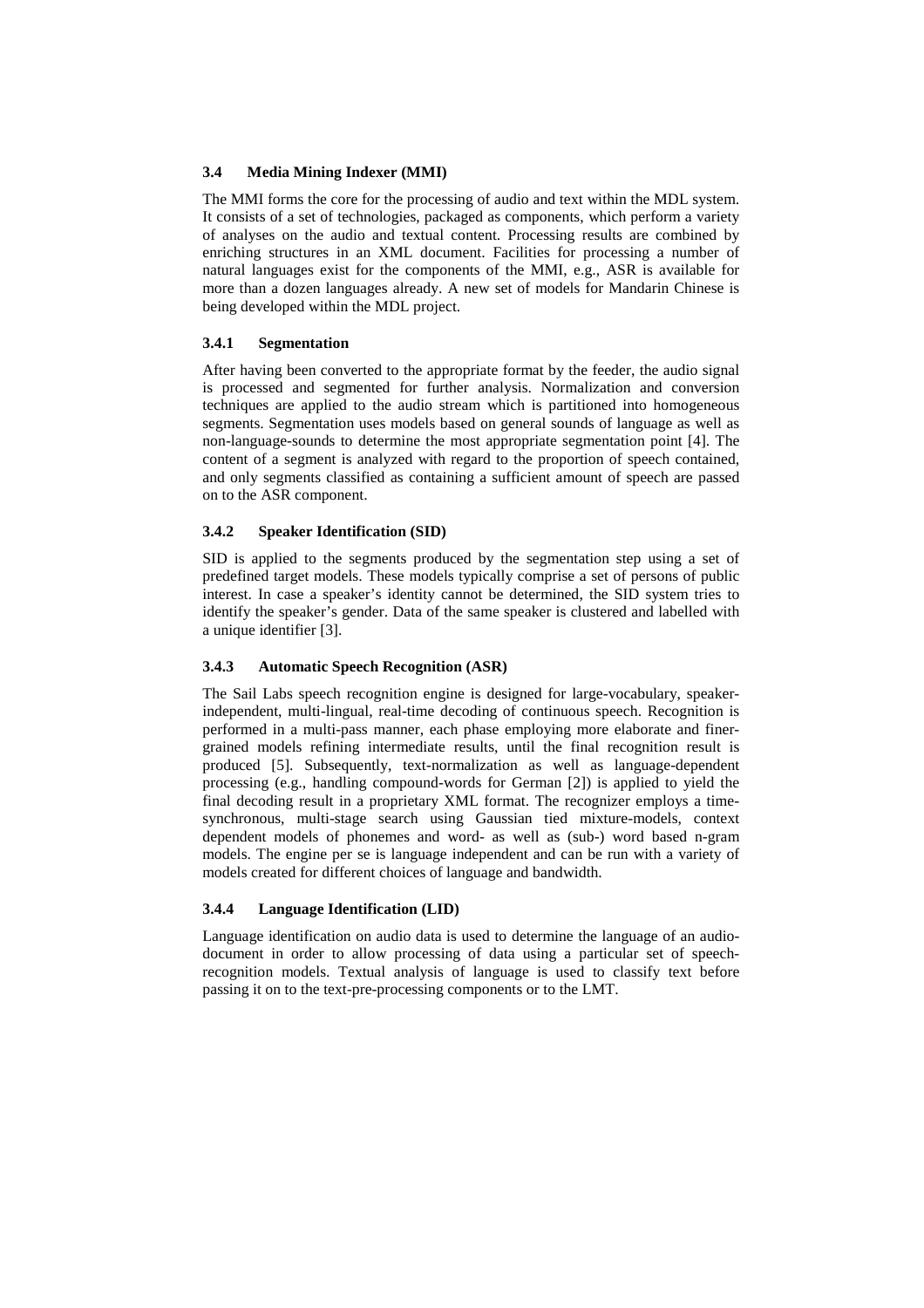#### **3.4.5 Text-based Technologies**

The text-based technologies perform their processing either on the output of the ASRcomponent or on data provided by the text-normalization components. Textual normalization includes the pre-processing, cleaning, normalization and tokenization steps. Language-specific processing of text (e.g., special handling of numbers, compound-words, abbreviations, acronyms) textual segmentation and normalization of spellings are all carried out by these components.

Named entity detection (NED) of persons, organizations or locations as well as numbers is performed on the output of the ASR component, or, alternatively, on text provided by the text normalization components. The NED system is based on patterns as well as statistical models defined over words and word-features and is run in multiple stages [6]. The topic-detection component (TD) first classifies sections of text according to a specific hierarchy of topics. Coherent stories are found by grouping together similar sections. Subsequently, the already classified sections are compared to each other and similar, adjacent sections are merged. The models used for TD and story segmentation are based on support vector machines (SVM) with linear kernels [7].

#### **3.4.6 Toolkits**

Currently two toolkits are available to allow user intervention: the Language Model Toolkit (LMT), which allows users to adjust or extend the speech recognition models, and a Speaker ID Toolkit (SIT) allowing users to train SID models for new speakers.

### **3.4.7 Visual Processing**

In order to complement the information extracted from the audio stream of input data, MDL also provides facilities to extract information from the visual signal. In particular, faces of persons and maps are detected and identified. These tasks are typically performed on single images; however, for use by MDL the required data has to be extracted from video streams. Several limitations such as resolution or compression artefacts have to be handled and, due to the large amount of data, only computationally efficient methods can be applied. First, coherent data packages within the visual input referred to as shot boundary detection are identified [8]. To cope with the large amount of data, methods providing a high accuracy such as [9, 10] are applied. These methods either use efficient multi-stage classifiers [9] or directly exploit information provided by the MPEG container [10]. Once the shot boundaries are identified, the recognition steps can be run on the obtained image sequences. For face detection, faces are localized [15] and a recognition step is performed [16].The available temporal information is employed by applying a probabilistic voting over the single image results [12] or by running a tracker and performing the recognition on the identified image locations [13]. More sophisticated approaches inherently using the temporal information in a combined detection/ recognition process [14] will be investigated.

Since neither the position nor the appearance of maps typically change over time, a simple detection/recognition approach is applied. First, images are classified as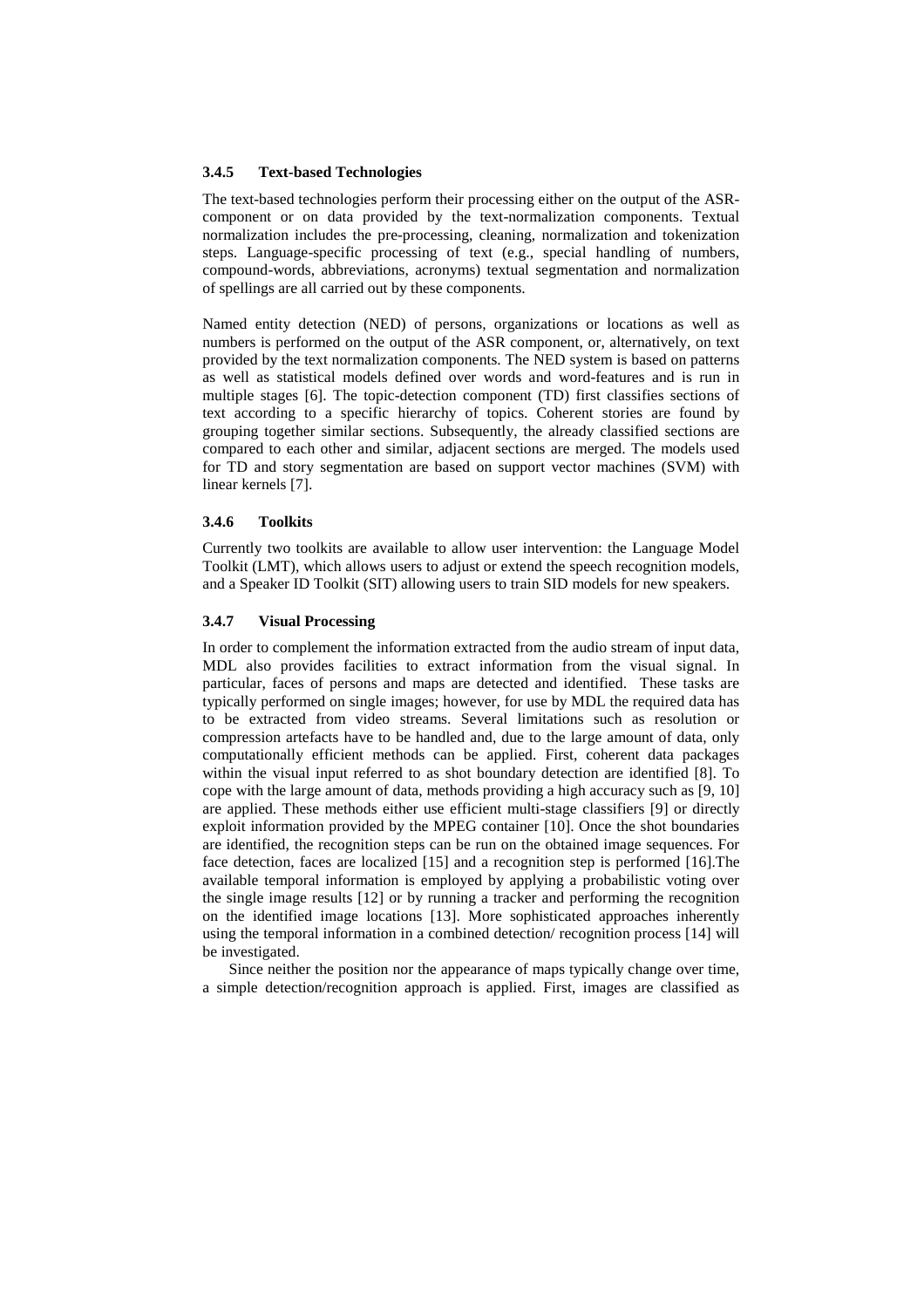maps or non-maps [11] and then the positively classified images are identified using a shape-based recognition procedure.

All processing is carried out in separate components, which can readily be plugged-in into the overall system. The results of the individual visual components are collected and output in XML format. This XML is merged (based on time-tags) with the XML output produced by audio- and textual-processing in a subsequent step. The combined XML is then uploaded to the server and made available for search.

#### **3.5 Media Mining Server (MMS)**

The MMS comprises the actual server, used for storage of XML and media files, as well as a set of tools and interfaces used to update and query the contents of the database. All user-interaction takes place through the Media Mining Client.

### **3.5.1 Media Server**

The actual server provides the storage for the XML index files, the audio and the video content. It uses Oracle 11g which provides all search and retrieval functionalities. The Semantic Technologies provided by Oracle form the basis for all ontology-related operations within MDL.

#### **3.5.2 Ontologies**

An ontology model within the MDL system consists of a set of concepts, instances, and relationships [18]. Ontologies form a central hub within the MDL system and serve to link information originating from different sub-systems together [19]. Translations are associated with concepts in the ontology to allow for concept-based translation. During search, ontologies can be used to widen or narrow the search focus by allowing the user to navigate through the network of concepts. Related concepts can be displayed and examined in a graph according to structural information provided by the ontology. As a first model, a geographic ontology had been created. More advanced usages of topic-related ontologies are currently under development, such as for the field of natural desasters, in particular flood warnings. The goal is to provide an interface in the final version that allows users to flexibly import ontologies which are created with standard ontology tools such as Protégé [20].

### **3.5.3 Translation**

Different types of and interfaces to translation facilities are offered by the MMS [17]. Parallel translations can be created for a transcript as it is uploaded to the server. This is achieved via the integration of  $3<sup>rd</sup>$ -party machine translation engines. Furthermore keyword translation and human translation, via an e-mail based interface, are supported. Translations are taken into account for queries and visualization.

#### **3.6 Media Mining Client**

The Media Mining Client provides a set of features to let users query, interact with, visualize and update the contents of the database. Through a web-browser, users can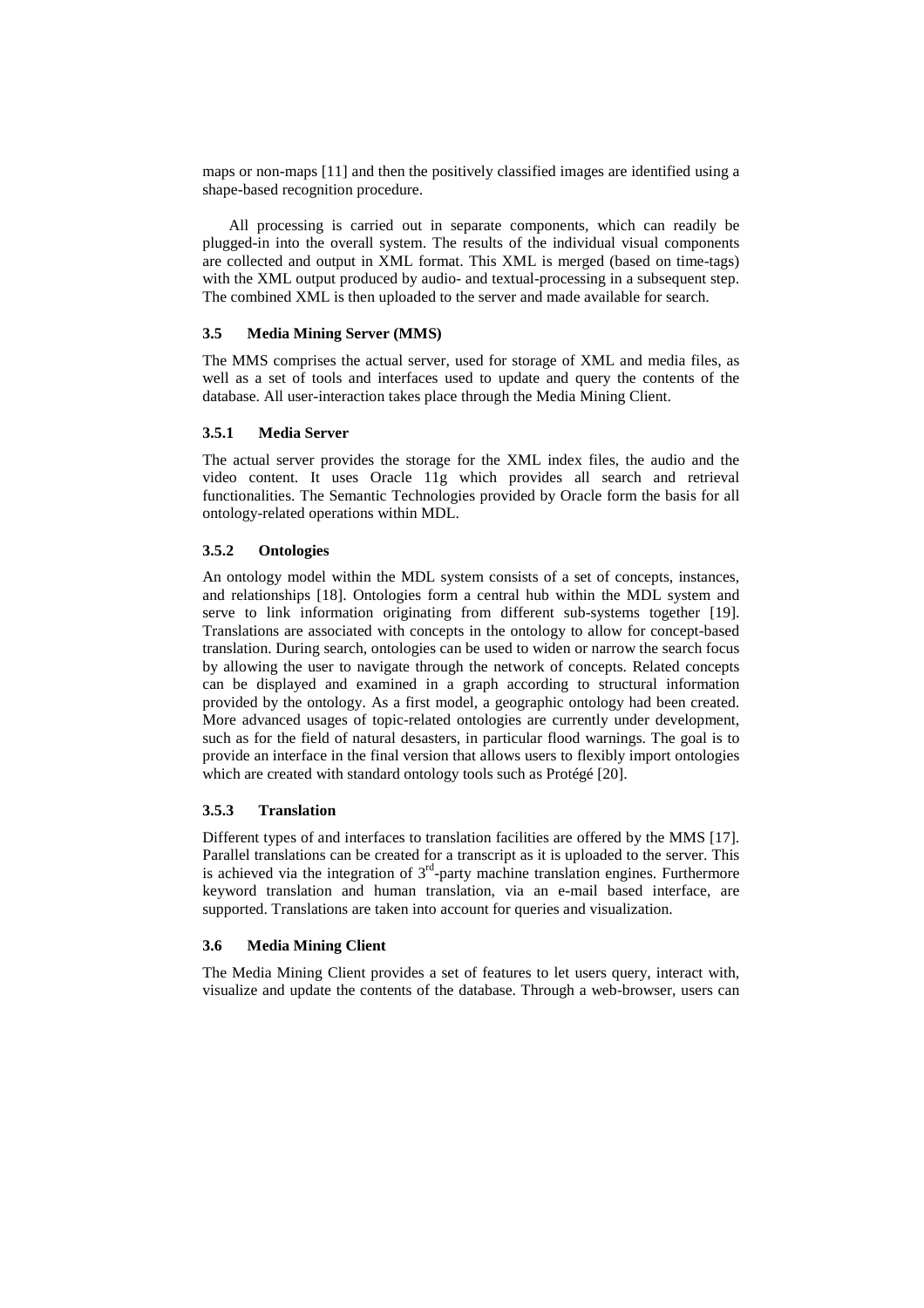perform queries, download content, request translations or add annotations to the information stored. Queries can be performed using free text or logical combinations of terms; they can be tailored to address only specific portions of the data stored on the server. Queries can be stored and later used for automatic notification of users to allow for rapid alerting when new documents matching a particular profile appear on the server.

The results of queries are presented according to the structure produced by the MMI. Additional information, such as the names of speakers, named-entities, or detected maps is displayed along with a transcript of the associated audio. Playback of audio and video content can be triggered on a per-segment basis or for the complete document.

#### **3.6.1 Visualization**

Special emphasis was given to a series of visualization mechanisms which allow users to display data and its properties in various ways. Search results and summaries can be displayed in a variety of manners in the MDL system. This lets users view data and search-results from different angles, thus allowing them to focus on relevant aspects first and to iteratively circle-in on relevant issues. A globe-view geographically relates events to locations on the globe. A relationship-view relates entities to one another, while a trend-view, relates entities with their occurrences over time. Finally, a cluster-view relates entities and news-sources mentioning them. Further queries can be triggered from all types of visualization, allowing to e.g., summarize events by geography through plotting them on the globe, and subsequently launching further queries by clicking on specific locations on the globe. Ontologies can be used to modify and guide searches. Information derived from ontologies is used for queries (by expanding query terms to semantically related terms) and for the presentation of query results.

### **4 Status and Outlook**

A number of components, such as the feeders, all components which are part of the MMI, and the majority of components which form part of the MMS, are already operational. Other components are currently under development or in the stage of research prototypes, such as the visual processing components or the ontology-related components of the MMS. The existing components have been installed at the enduser's site in order to allow for rapid feedback during development and for evaluation purposes. New features and technologies are phased in as they become available.

The MDL system presents a state-of-the-art end-to-end Open-Source-Intelligence (OSINT) system. The final demonstrator will include all described audio- and videoprocessing components. Feeders will be used for monitoring news on a 24x7 level to provide a constant flow of input to the MMI, which continuously processes the incoming data stream and sends its output to the MMS. Likewise, text-feeders will be used to provide constant input from the Web. All processing is targeted to take place in real-time and with minimal latency. Results of all processing will be made available on the MMS and can be exported to the existing infrastructure. It is